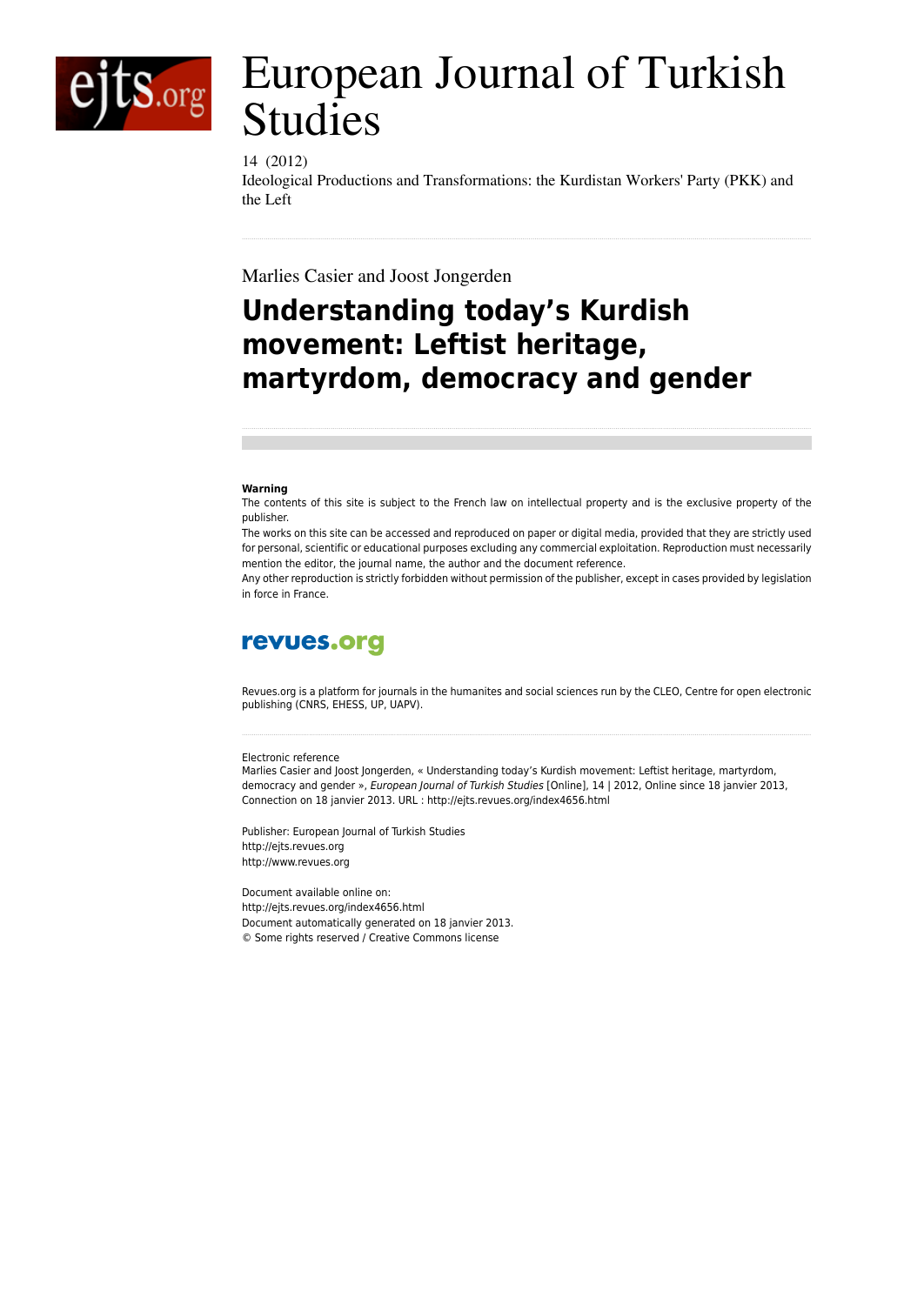### **Marlies Casier and Joost Jongerden**

## **Understanding today's Kurdish movement: Leftist heritage, martyrdom, democracy and gender**

- <sup>1</sup> Though an important political actor in Turkey, and also in Syria, Iraq and Iran, there are few detailed socio-political accounts of the Kurdish movement's main political actor in Turkey, the *Partiya Karkêren Kurdistan* (Kurdistan Workers' Party or PKK). This may be considered an important demerit of not only Kurdish and Turkish Studies but social and political sciences in general. In this special issue, we aim to address what may be less a gap in the literature than an academic blind-spot. Without attempting to be all-encompassing, what we offer here is an inquiry into the Kurdish movement's ideological production, engaging the PKK's perspectives on the revolutionary left, gender and political Islam, both delving into contemporary issues as well as issues related to the 1970s, the period during which the PKK emerged, and the political configurations of the years that preceded its establishment as an organized party.
- <sup>2</sup> The idea for a special issue on the Kurdish movement developed in 2010, following a panel organized at the Middle East Studies Association (MESA) in Boston. At this panel – *Leftists after all? The Kurdish Movement in Turkey and the Left, from the 1960s to the 2000s*– we started from the premise that the Kurdish movement in Turkey has never been easy to categorize. Kurdish political movements and organizations are easily labeled 'Kurdish nationalist', yet their political history, external relationships, discourses and practices complicate the Kurdish nationalist stamp. This is particularly true for the PKK, which emerged from the revolutionary left in Turkey, and over the years invested in relations with the left, engaged in Marxist political debates in the 1970s, developed a post-Marxist and en-gendered political discourse in the 1990s and 2000s, and built political alliances with leftist parties while consciously trying not to estrange religious-inspired organizations. In this issue, we bring together several contributions, each of them entering today's Kurdish movement from a different angle, and as such, through these various lenses, contributing to a political and sociological understanding of its main actor, the PKK. Looking into the way it has been giving meaning to the world and itself, it is the ideological production and the deployment of the discursive repertoires that will be central to this thematic issue. Attention will consequently be paid to the movement's leftist and secular roots and imprint and how these have been adapted and transformed over time. Identity politics will figure as important, but Akkaya and Jongerden argue in their contribution to this issue (*Re-assembling the political, the PKK and the project of radical democracy*) that the PKK imagines identity politics beyond identity politics. It is a politics which has to render i) visible the subordinations of identity, ii) challenge the structures of domination using the subordinated identity as a weapon in the quest for freedom, and iii) goes beyond identity politics by assembling Kurdish identity demands into a project of radical democracy.
- <sup>3</sup> This type of inquiry of contemporary political movements is a type of inquiry which we hope might serve as an incentive for more future comparative research on insurgent movements and their identity politics. Gambetti's comparative study of the Kurdish movement and the Zapatistas in Mexico's Chiapas (Gambetti 2009) as well as Casier's analysis of the Kurdish movements' involvement with the Global Justice Movement and their social forums (Casier 2011) can, with regards to our case of the Kurdish movement, be considered contributions to such a comparative research agenda.

## **A political sociological understanding of the Kurdish movement**

<sup>4</sup> Most of the academic literature on the PKK does not attempt to understand the movement, but tries to show the PKK as an expression of something else. Unsurprisingly, a significant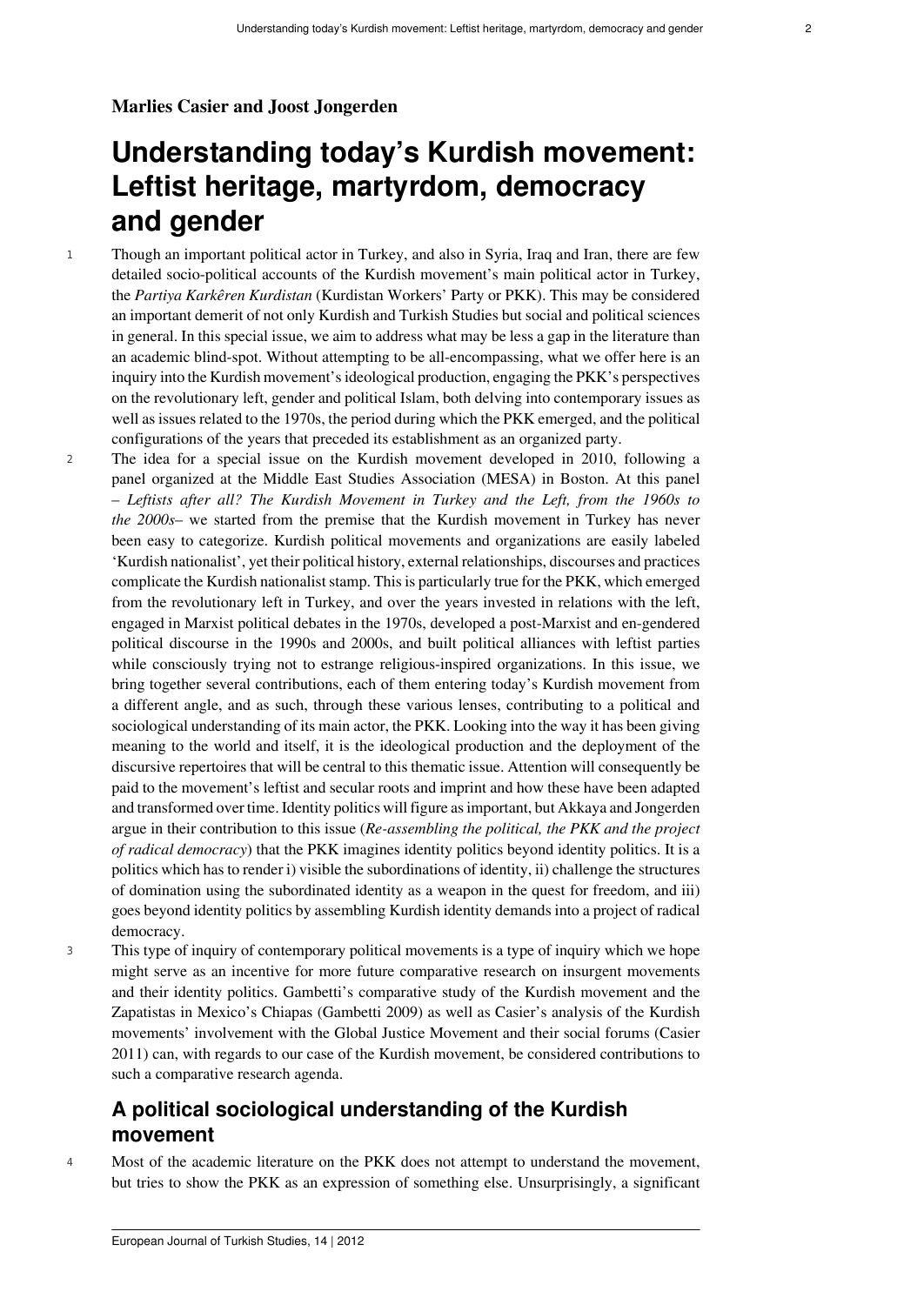part of the academic literature on the PKK is written from the perspective of criminology (Kubera 1999; Roth and Sever 2007; Walter and Fricke 1988) and of terrorism and counterinsurgency (Demir 2008; Roth and Sever 2007; Ünal 2012), or a convergence of the two. Roth and Sever (2007) take as their starting position the position that 'Scholars have long recognized that terrorist groups have engaged in transnational organized crime activities,' and, engaging with the question of when a terrorist organisation becomes a transnational organized criminal organisation, attempt to develop an answer from the perspective of the need for resources. Others have focussed on learning capacities. According to Demir (2008), 'Terrorist organizations need to change their behaviours, because they operate in a fast changing, threatening and competitive environment' and thus 'must adapt and improve by changing [their] organizational structure, functions, discourses and actions.' This is also a key-interest of Eccarius-Kelly (2012), who makes a comparison between the PKK and *Fuerzas Armadas Revolucionarias de Colombia* (Revolutionary Armed Forces of Colombia or FARC), and discusses the ability of these two organizations to adapt to changing conditions.

<sup>5</sup> Bacik (2011) relates the 'rampant PKK insurgency' to the failure of Turkey to propose an effective political solution for the Kurdish problem and an insistence on dealing with the PKK through militaristic methods, thereby worsening 'the Kurdish problem by creating deeper social problems.' This line of reasoning is questioned by Tezcür (2010), who argues that greater political openness may spark new rounds of violence, because the insurgents, in this case the PKK, fear marginalization. The author bases this argument on the assumption that 'no Turkish politician can enter into direct negotiations with the Kurdish nationalist movement without taking enormous political risks that may doom his or her career' (ibid.:  $787$ ) – an assumption, it may be noted, which stands square to information about numerous talks held between the PKK and representatives of Turkey, both inside Turkey and in Oslo, Norway (to the point, recently, of becoming public knowledge and defended by the Prime Minister). Aydınlı (2002), too, makes a linkage between political liberalization and a return to combat, but links this to an attempt to detach the Kurdish issue from the PKK. He identifies three problematic factors in this respect: i) the difficulty of 'creating' a non-PKK dominated – or at least, very heavily influenced – Kurdish political representation and thus side-lining the PKK and the Kurdish issue; ii) a rise in political legitimacy of the PKK in the post-2000 era because of its emphasis on Kurdish political rights, and iii) the Turkish security environment which is designed to defeat the PKK by military means, which, it may again be noted, not only fails but also provokes popular resistance and prompts public support for the organization (Aydınlı 2002: 221). Various authors have pointed towards a rapid decline in strength of the PKK and the PKK's shrinkage, mainly focussing on the PKK's armed strength inside Turkey and on PKK's number of guerrillas (Radu 2001: 47; Özcan 2006b: 120). The PKK's strength, however, can hardly be measured in terms of the number of its armed members. First and foremost, the PKK is a political organization: 'The violence they perpetrated was rational/ instrumental, in the sense that it sought to change the political and juridical status [of the Kurds]' (Bozarslan 2004: 23).

<sup>6</sup> The first serious attempt at understanding the PKK from a more political sociological point of view was made by a *Turkish Daily News* journalist. In *The PKK: a report on separatist violence in Turkey (1973-1992)*, Ismet Imset (1992) gave a detailed account of the political backgrounds of the PKK. Contrary to the usual, but inaccurate, framing of the PKK as an ethnic and/or nationalist organization, Imset firmly positioned the PKK in the history of the revolutionary left in Turkey. Around the same time Imset published his book on the PKK, another Turkish journalist, Mehmet Ali Birand (1992), published *Apo ve PKK.* The book is based upon interviews conducted with Abdullah Öcalan in 1988 and 1991, and the importance of the book lies not so much its analysis of the PKK, but in the space it gave to PKK leader Abdullah Öcalan to explain the PKK. In 1999 Ali Nihat Özcan published *PKK (Kürdistan İşçi Partisi) tarihi, ideolojisi ve yöntemi,* considered one of the first PhDs on the PKK conducted at a Turkish University (the Dokuz Eylül University). Later, following the capture of Öcalan and the organizational and ideological changes within the PKK, two more Turkish publications are worth mentioning. The first one is *Hangi PKK* written by Fikret Bila (2004), discussing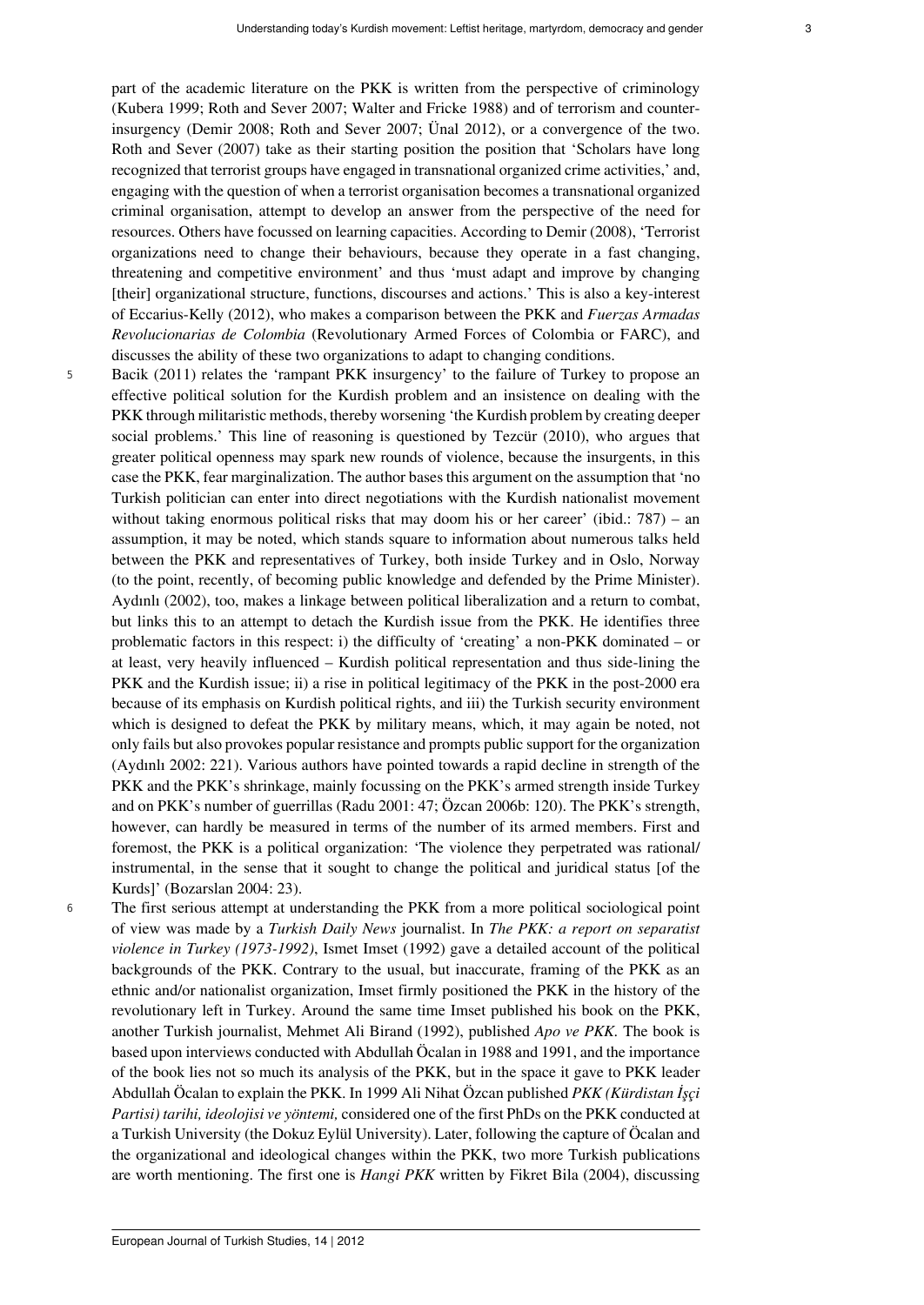<span id="page-3-0"></span>the discourse change within the PKK, which preceded the re-establishment of the PKK, and wherein it denounced state-building, and proclaimed radical democracy as its political project.<sup>[1](#page-9-0)</sup> In *Turkey's Kurds, a theoretical analysis of the PKK and Abdullah Öcalan* (2006), Ali Kemal Özcan, as Ismet Imset, positions the PKK within the history of the revolutionary left. This positioning of the PKK within the history of the revolutionary left is also the main theme of *Born from the left: the making of the PKK* (Jongerden and Akkaya 2011). While Imset's journalistic account is more an organizational overview, Jongerden and Akkaya approach the relationship between the revolutionary left and the PKK on the basis of biographical information and an analysis of political discourses, as they do also in this issue, wherein they discuss the political heritage and commemoration of Haki Karer (see below) in the context of the relations of Kurdistan Revolutionaries and the left in Turkey.

- <sup>7</sup> Strikingly, another journalist has contributed an important book on the PKK along similar lines, *Blood and Belief: the PKK and the Kurdish fight for independence* (2007). This work discusses party formation and PKK milestones, but, more than that, sheds light on the social construction of the PKK as a political party. In doing so, Aliza Marcus shows how recruitment should not be understood as a product of force, but as a process of conviction and conversion. Recruitment methods, for example, include intensive, one-to-one meetings to win people over to the cause. Through the eyes of those who have participated, we get to learn about the PKK, and its political and military struggle from the inside. In another study, *The Kurdish national movement in Turkey*, Cengiz Güneş discusses the PKK's political transformation in the context of the development of the Kurdish movement in Turkey since the 1960s. Initially, a progressive realization of the possibility of a right to self-determination was considered in terms of secession; later, cautiously explored in the 1990s, and decidedly articulated in the 2000s, the PKK defined the right to self-determination in three inter-related projects – democraticrepublic, democratic-autonomy and democratic-confederalism – in which issues of secession are substantially by-passed in the concern for a genuine (local, ground-up) democracy. This political transformation is further discussed with a contribution on the PKK and radical democracy in this issue, that relates the ideological transformations of the international left in the post-cold war era.
- <sup>8</sup> The overall aim of this special issue is to contribute to a constructivist political sociological understanding of the PKK, engaging with its discursive repertoires and the way these have served the movement to mobilize men and women, Kurds and people within Turkey's Left. The contributions by Akkaya and Jongerden and Çağlayan bear testimony to the ways in which the ideologues of the PKK have tapped into and tried to mould or re-conceptualize Marxist and feminist streams of thought. Through these exercises the PKK has sought to redefine and redirect its goals. In articles that analyse the strategic rationale behind the discursive repertoires the movement developed, Çağlayan and Gurbuz also look at how the ideological discourses continue to direct the movement's militants' actions and processes of decision-making. This is a topic which, if researched more intensively, would benefit not only our understanding of the PKK but our understanding of insurgency movements more generally. In the articles to this thematic issue (Akkaya and Jongerden, Gurbuz and Çağlayan) we find a demonstration of how the discursive repertoires allow for the ongoing (re)positioning of the PKK. Çağlayan, in her contribution to this issue, shows how gender construction in the political discourse of the PKK also served to engage women in the political struggle.
- <sup>9</sup> The interview by Olivier Grojean and Marlies Casier with historian and political scientist Hamit Bozarslan inquires the shared history of Turkey's Kurdish movement and the Turkish Left, lending insight into how the former grew close to the Left at first, yet carved out a distinct political space for itself thereafter. Bozarslan also places the leftist heritage of the Kurdish movement in Turkey firmly within an international perspective, by contrasting it with the developments in the Middle East of the 1950s to the 2000s, in particular in neighbouring Iraq, but also in Egypt e.g. and recalling simultaneous revolutionary leftist mobilization in more distant parts of the world, such as Latin America and Asia.
- <sup>10</sup> The approach of this issue is thus primarily a political sociological one, seeking to understand the ideological production that drives the political leaders, militants and supporters. This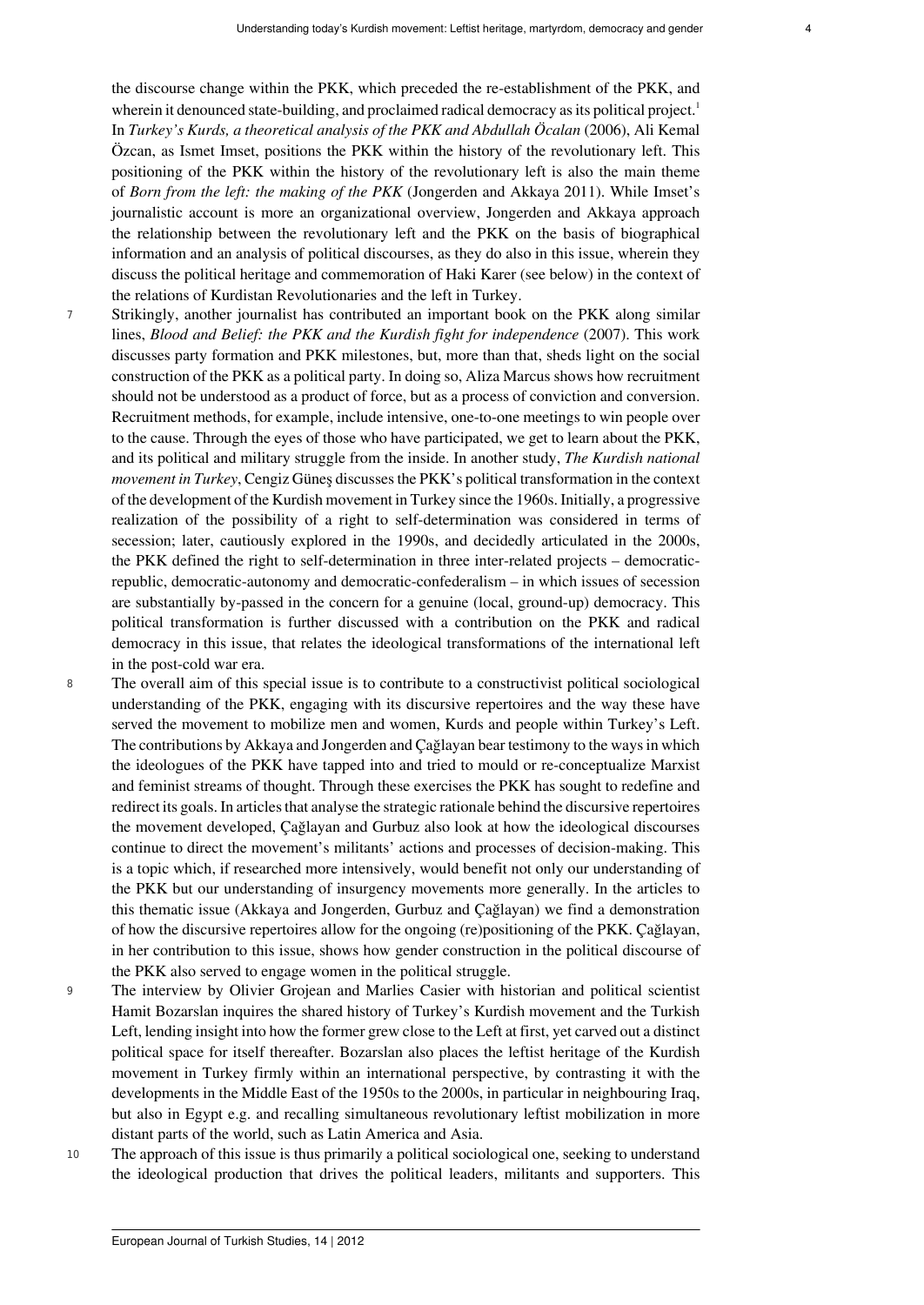should advance our understanding of their actions and rationale and how these have been evolving during the past decades in relation to and in exchange with national and international shifts in the ideological paradigms on and of the Left. Consequently we will witness how the main actors frame and reframe local and regional problems in Turkey and the Middle East at large in terms of colonialism, critiques on nationalism and the nation-state, male domination in society, etc. (on framing see Benford and Snow 2000).

## **The quest for Turkey's revolutionary Left**

- <sup>11</sup> In ['The Kurdistan Workers' Party and a New Left in Turkey: analysis of the revolutionary](http://ejts.revues.org/index4613.html) [movement in Turkey through the PKK's memorial text on Haki Karer](http://ejts.revues.org/index4613.html),' Jongerden and Akkaya make the case that the PKK, from its very beginning, sought to unite the revolutionary left in Turkey in a metaphorical way of speaking. Exemplary of this pursuit is the commemoration of the leftist revolutionary Haki Karer in PKK's discursive repertoires. Killed in 1977, Haki Karer was a founding member of the Kurdistan Revolutionaries, the name under which the organization operated before it assumed the name 'PKK'. Commemorations of Haki Karer and political evaluations of his political heritage highlight a perceived failure on the part of Turkey's Left to properly comprehend the Kurdish issue in Turkey. One of the banners that the Left had been marching behind in the 1970s was one calling for a 'Fully Independent Turkey!' While evaluating the status of Turkey as a semi-colony (of Western capitalist imperialism), the Left had turned a blind eye to Turkey's own role as itself a colonizing country, vis-à-vis Kurdistan. According to the Kurdistan Revolutionaries/PKK, this contradiction had produced Turkish and Kurdish nationalisms, hindering the development of a revolutionary Left in Turkey.
- <sup>12</sup> The PKK criticized the Left for not being able to question its Kemalist inheritance, which was understood to prevent it from engaging with a critical reading of Turkey's political reality. The struggle of the Left with its Kemalist heritage stands out also in Bozarslan's account of the historical developments of the relationship between the Kurdish movement and the Left in Turkey, even though some of the leaders of the revolutionary leftist parties of the 1970s were critically engaged with Kemalism and acknowledged the rights of Kurds to determine their own future. In PKK's writings and historiography, Haki Karer has become the embodiment of a new Left personality, which through his liberation from Kemalism is able to become a genuine force of opposition, and to engage in true solidarity with Kurds.
- <sup>13</sup> At different points, the PKK has sought to set the agenda for progressive politics and unite the Left in Turkey around this. It is worth inquiring, therefore, into today's platforms for cooperation in Turkey and internationally in which the PKK has been involved, not so much directly as in its agenda-setting capacity. Just to list a few examples: since the 1990s, the Turkey Peace Assembly, bringing together human rights activists, journalist, writers, labor unionists and others, has been serving as a platform for joint collective action; in the 2006 general election, the Thousand Hopes Candidate List served as a platform to re-assemble the Left; and since the early 2000s, activists and politicians of the Kurdish movement have been actively involved with the Global Justice Movement.<sup>[2](#page-9-1)</sup> This engagement with the Global Justice Movement may also be better understood in the light of PKK's ideological and organizational transformation, discussed in the second paper here by Akkaya and Jongerden.

## <span id="page-4-0"></span>**Beyond statehood and nationalism?**

<sup>14</sup> In '[Reassembling the Political: The PKK and the project of Radical Democracy](http://ejts.revues.org/index4615.html),' Akkaya and Jongerden engage the PKK's ideological reinvention, investigating the content of the project and its practical implications. The ideological renewal of the PKK is situated against the background of changes in Marxist thought with the rise of the idea of radical democracy. Effecting a reconsideration of the meaning of representation and sovereignty, this reconceptualization of democracy allows for a progressive sense of 'identity politics' – precisely the articulation of political struggle in terms of decolonization, and cultural and civil rights that was absent in the traditional Turkish Left and constituted one of the main fault lines between that and the PKK.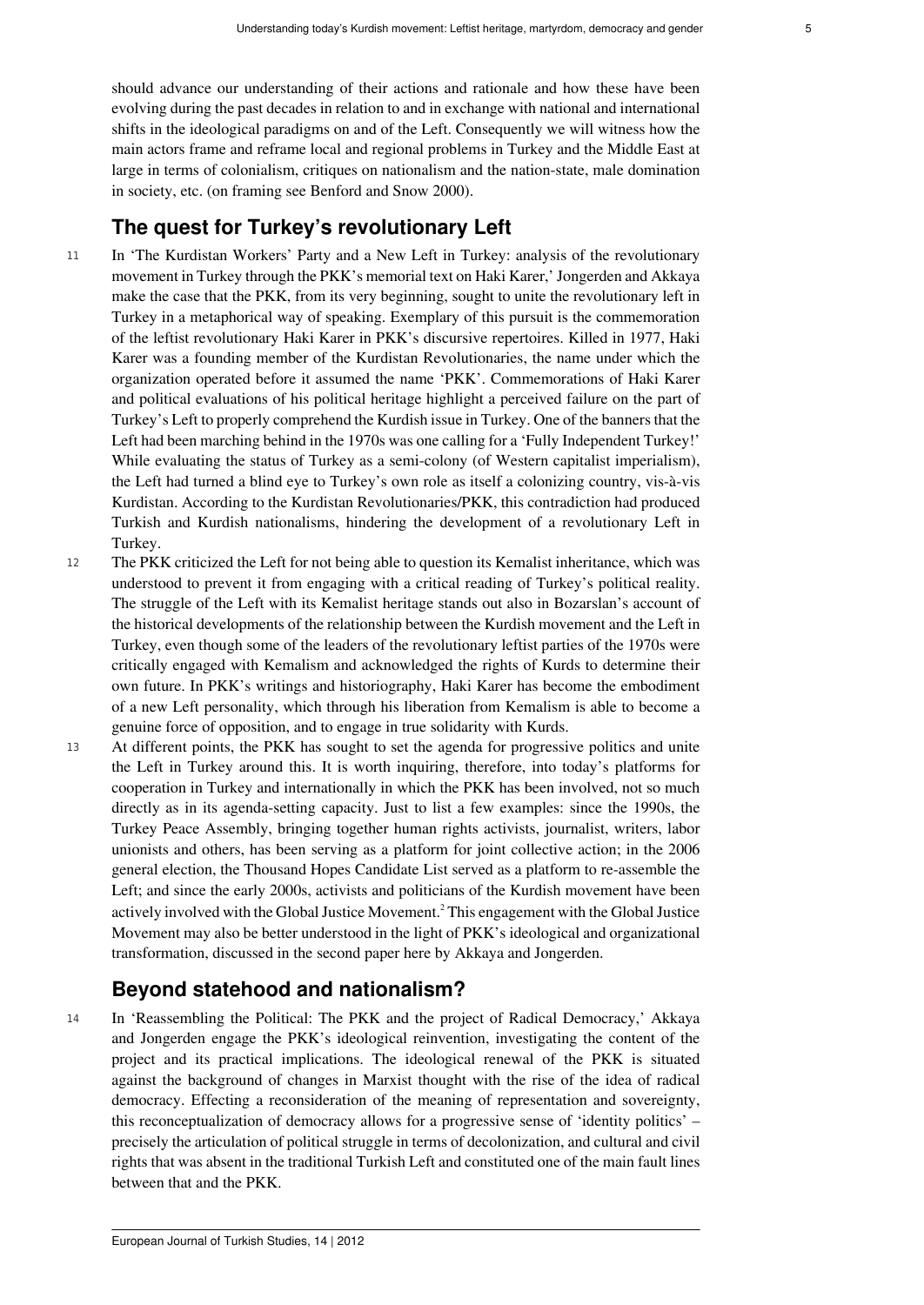- <sup>15</sup> Akkaya and Jongerden maintain that the Kurdish movement redefined its goals in line with this reconceptualization of democracy. Through a critique of the state and the socialist experiments of the past, PKK co-founder, long-time leader and architect of this new development Abdullah Öcalan argued in works developed from around the time of his capture and trials that liberation was no longer to be sought through means of state-building but through a deepening of democracy. Practically, the PKK seeks to achieve this through three interrelated projects: a democratic republic, democratic autonomy and democratic confederalism. The democratic republic seeks to redefine the Republic of Turkey, by disassociating democracy from nationalism; democratic autonomy refers to the right of people to decide on their own priorities and policies, to determine their own future; and the project for democratic confederalism is to serve as a model for self-government, its concrete realization sought through the political organization of society at four different levels, namely, communes in villages and districts, the organization of social groups (such as women and youth), organization on the basis of cultural and religious identities, and civil society organizations. By means of these interrelated projects the PKK is attempting to 'reassemble' the political. This implies also a reconstruction of the movement itself and its affiliated organizations, to be effected under the umbrella of the KCK (*Koma Civakên Kurdistan*, theUnion of Communities in Kurdistan). In this way and to these ends, Akkaya and Jongerden argue, the Kurdish movement has been transforming itself into a multiplicity of interacting institutions that aim at the transformation of society in all aspects, leaving behind the old goals of state capture through armed struggle.
- <sup>16</sup> The Kurdish movement's involvement with 'identity politics' throws up a range of questions. Öcalan draws upon Negri and Hardt, who argue that radical democracy can be sought by working through identity politics, through a re-appropriation of identity and its deployment as a weapon, while at the same time seeking its abolition. Such a use of identity politics has long been a point of discussion. Can identity truly be used thus, appropriated as a strong mobilizing force that functions politically as a weapon, while at the same time pursuing its abolishment? How is this to be done, being done? Nationalist feelings and idealizations are employed through a variety of representational forms and levels to mobilize the masses in support of the movement. They are part and parcel of the ideology into which militants are being socialized and provide the founding elements for how Kurds supportive of the PKK understand themselves. Whereas 'identity', particularly in terms of the 'nation' or 'people', serves the movement to successfully mobilize and have individuals and groups commit to its cause, identity is not self-explanatory. Mustafa Gurbuz's contribution to the issue is a reminder thereof.
- <sup>17</sup> In ['"Sold out to the enemy": Emerging symbolic boundaries in Kurdish politics and the](http://ejts.revues.org/index4629.html) [strategic use of labeling](http://ejts.revues.org/index4629.html),' Mustafa Gurbuz questions what he regards as the PKK's selective condemnations of leftist personalities for treason. Why is it, he asks, that some influential Kurdish personalities, such as those who endorsed the establishment of the state-run Kurdish television station, are labeled traitors to the Kurdish cause, whereas others or not? Gurbuz makes the case for a symbolic niche perspective for the study of the strategic logic involved in labeling treason. Whereas the PKK created a hegemony over the definition of Kurdishness, the cultural habitats of Kurds have now become arenas of competition. Thus, it is out of fear, of being sidelined, that the PKK and the *Barış ve Demokrasi Partisi* (Peace and Democracy Party or BDP)<sup>[3](#page-9-2)</sup> strategically label Kurdish personalities as traitors, especially those perceived as supportive of the policies of their rival player in the region, the nationally governing *Adalet ve Kalkınma Partisi* (Justice and Development Party or AKP). Labeling operates as part of the movement's quest to reconstruct the boundaries of collective consciousness. By othering rival players, the PKK and BDP seek to assert their position, in an effort to maintain their 'patent of Kurdishness.'
- <span id="page-5-0"></span><sup>18</sup> The [interview with Hamit Bozarslan](http://ejts.revues.org/index4663.html) throws another light on the coming into being of the symbolic boundaries of Kurdish politics. Bozarslan argues that by the end of the 1980s and beginning of the 1990s we witnessed the separation of the Kurdish movement from the Turkish political space, a process, he argues, that has been profoundly nationalist. Nevertheless, while the legal, representative wing of the Kurdish movement, embodied by the *Halkın Emek Partisi*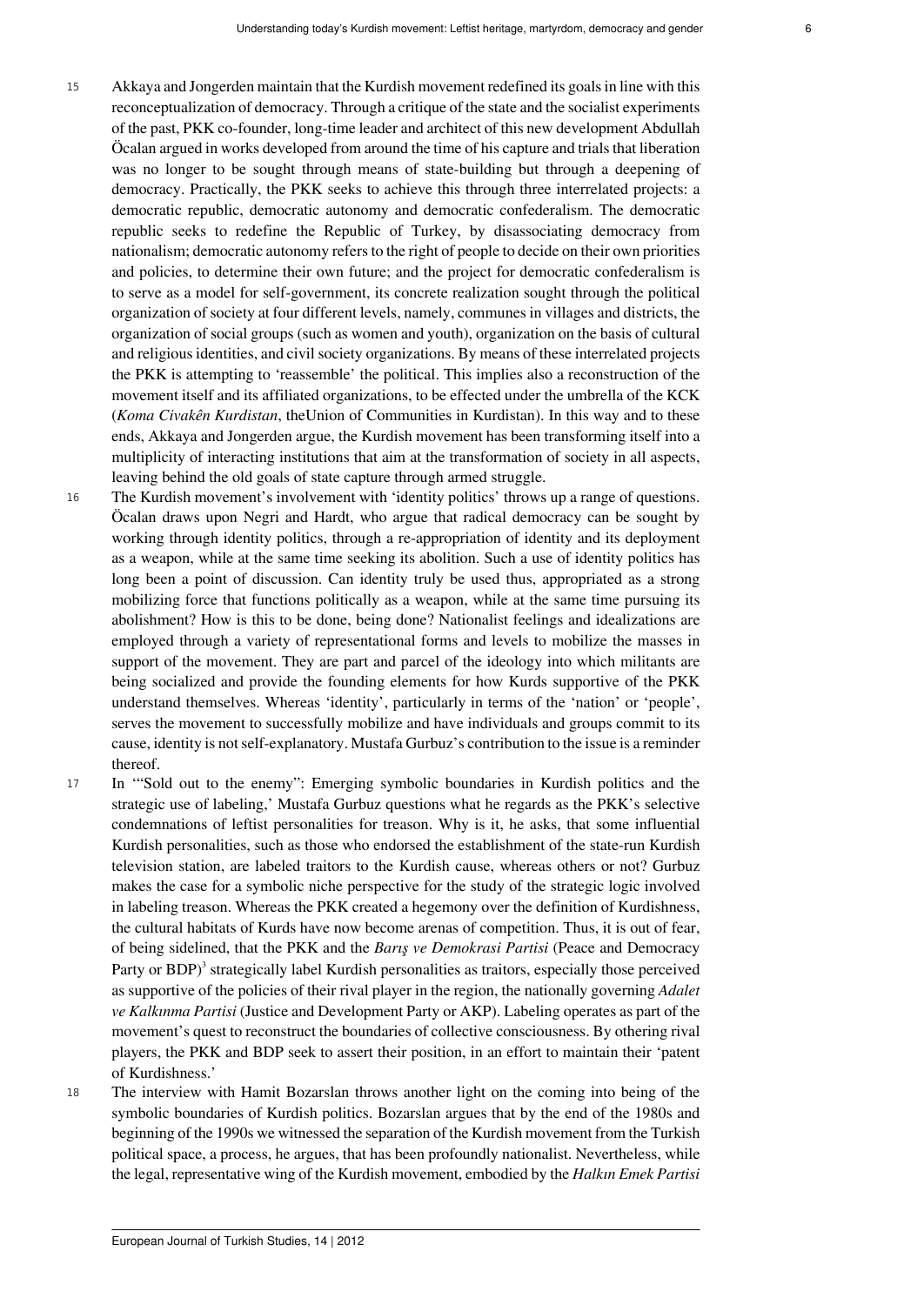(People's Labor Party or HEP) and its successors, is, in Bozarslan's words 'before everything a Kurdish party' it is also 'a Kurdish *plus* a leftwing party,' in support of 'any kind of social struggle,' be it that of trade unions, women's rights or, today, LGBT rights, 'but at the heart there is this Kurdish thickness.'

## **Defining Kurdishness**

- <sup>19</sup> Handan Çağlayan's contribution to this issue bares testimony to the (ongoing) exercise of defining Kurdishness, in particular where she discusses Öcalan's typology of old and new Kurdishness. Through his political discourse on men and women, the PKK's main ideologue has tried to define what it means to be 'a good Kurd.' The AKP's presence amongst its (potential) constituency is considered particularly threatening when it comes to the Kurdish movement's pro-women activities and politics. As Jongerden and Akkaya (2011) have argued elsewhere, the Kurdish nationalist movement conceived of itself from the outset as a modern and revolutionary force for change, intent on doing away with traditional structures of sociopolitical organization. The conservative AKP constitutes a threat to this transformational project. Very much like the opposition of the *Cumhuriyet Halk Partisi* (Republican People's Party or CHP) to the current trend in Turkey's social and political life, many Kurdish militants and activists consider the AKP to have a secret agenda, as planning to Islamify public and political space. It is deeply suspicious of and opposed to the basic direction of cultural change in the country, including possible back-pedaling on the move towards gender equality.<sup>[4](#page-9-3)</sup> It would therefore be particularly interesting to study more closely the local and regional spheres of competition between the AKP and the PKK/BDP over the definition of women's roles in public life.
- <span id="page-6-0"></span><sup>20</sup> Handan Çağlayan examines the political discourse on women and women's political participation in the Kurdish Movement in her contribution ['From Kawa the Blacksmith to](http://ejts.revues.org/index4657.html) [Ishtar the Goddess: Gender constructions in ideological-political discourses of the Kurdish](http://ejts.revues.org/index4657.html) [movement in post-1980 Turkey. Possibilities and limits](http://ejts.revues.org/index4657.html).'By assigning a mission to women, nationalist movements seek to remove the barriers that keep women from participating in the struggle for national liberation, in particular since gender and the roles and meanings assigned to woman and manhood play an important, constitutive role in national imaginaries. At the same time, political engagements by women have the potential to materially affect their positions and thereby change their identities, turning women from symbols into real, empowered political and societal actors. In the Kurdish movement, women were initially called upon in order to increase the number of people taking part in the armed struggle. Çağlayan shows in her contribution that, at the end of the 1980s and the beginning of the 1990s, Öcalan started to tackle the cultural inhibitions, and in particular the concept of 'honor killing' (*namus*), in his analysis. This led him to develop a critique of the traditional familial attachments and gender relations in terms of 'old Kurdishness' (which effectively extended his more traditional leftist critique of tribal power structures based on inherited leadership and land-ownership). This old Kurdishness is depicted as a position from which each individual is supposed to liberate him or herself in order to create the 'new' and 'free' Kurdishness, as has been elaborated by Grojean (2008). The discourse on women's liberation was reinforced in the 1990s, through the active participation of women in the manifestations of popular protest, the guerilla organization and political parties. This amounted to a situation in which women were no longer objects waiting to be liberated, but active subjects, developing a space of their own within the movement.
- <sup>21</sup> Çağlayan believes that the importance attached to women's liberation has prevented the PKK from developing a narrow nationalism once the Marxist framework was dropped, or transcended. It provided the movement with a new universalism, she argues. In the new ideological discourse that emerged in the late 1990s, however, women were reconstituted as goddesses who had to fulfill a constituting mission through sacrifice: the refusal of all love, except the love of homeland. Women consequently found themselves allowed to leave their homes and participate in the public sphere, and yet the patriarchal control continued insofar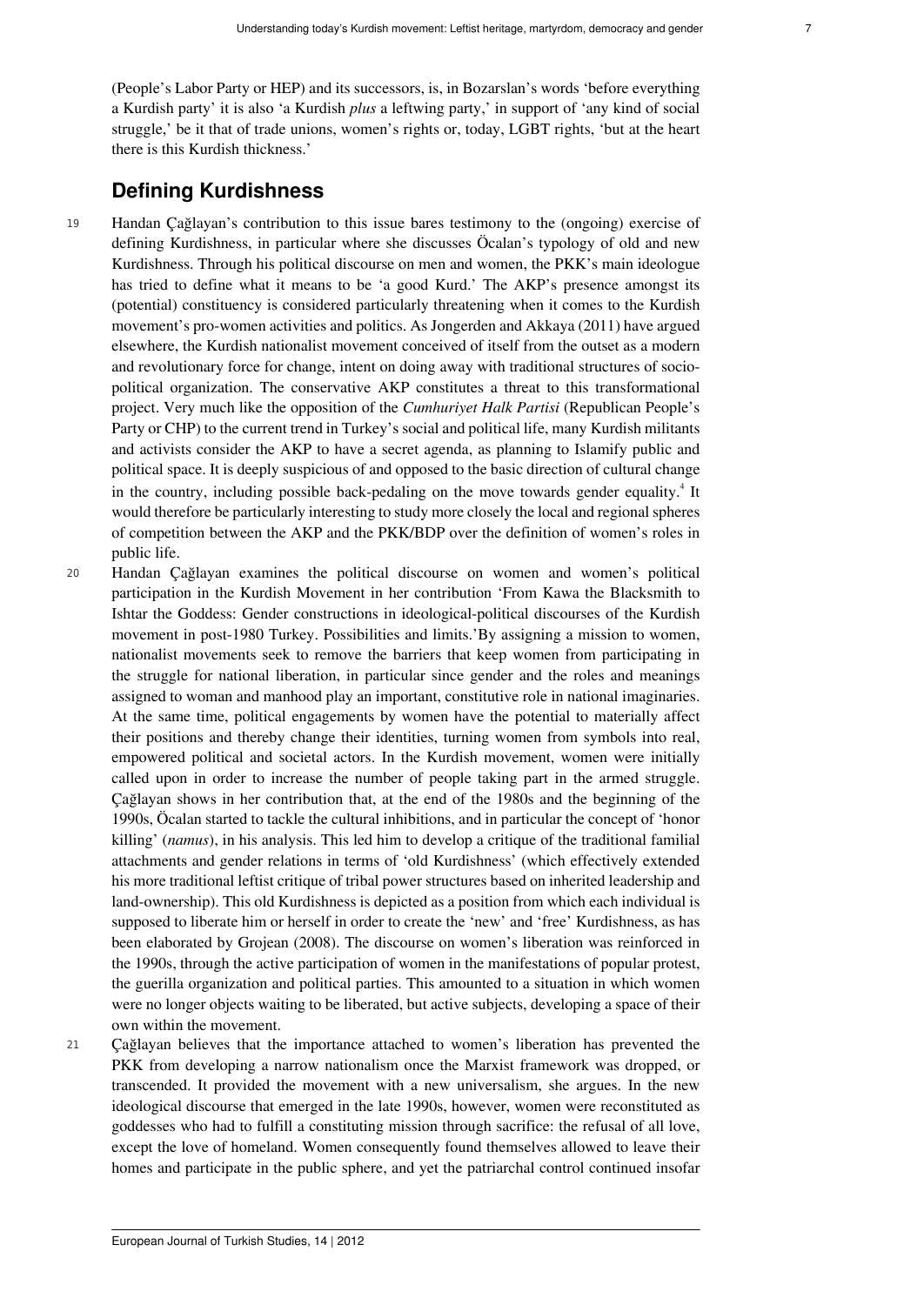as what they had to endure moved from the private into the public sphere, with sexuality and earthly relationships (continuing to be) depicted as devaluating women.

## **Embodying the discursive repertoires: martyrs - manuals**

- <sup>22</sup> In Jongerden and Akkaya's contribution to this issue, the commemoration of Haki Karer as a martyr is understood as a means to criticize the Left. Similarly, Çağlayan describes how Zilan, a female martyr within the movement, was brought forward by Öcalan as an example for other women and men of how one is to lead a life truly committed to the goal of liberation (of Kurds). Whereas Karer symbolizes the Left that has freed itself from its Kemalist nationalism, Zilan symbolizes the Kurds that have freed themselves from the 'old Kurdishness' and become a 'New (wo)men.'[5](#page-9-4)
- <span id="page-7-0"></span><sup>23</sup> Çağlayan explains how the discourse on women's liberation sought to remove the barriers that kept women from participating, by assigning a mission to women. Similarly the discourse around Haki Karer, glorifying his 'true internationalism', was aimed at removing the barriers that prevented Turkish leftists from participating in the struggle for political and societal change.
- <sup>24</sup> In his account of the historical relationships between the Kurdish movement and the Turkish Left, Bozarslan points at two figures whose ideas have accelerated Kurdish militants' breakaway from the Turkish Left, İbrahim Kaypakkaya and Sait Kırmızıtoprak. Kaypakkaya developed the first criticism of Kemalism as a fascist regime, considering this regime to have been anti-Kurdish and anti-revolutionary from its beginnings. Sait Kırmızıtoprak adhered to the thesis that Kurdistan was a colony, which implied that Kurds had to fight an anticolonial war of liberation/independence. Kırmızıtoprak, moreover, openly accused the Turkish Left of being a colonial Left, that is, of not representing the colonized people. It is partly Kırmızıtoprak's legacy that contributed to the radicalization of the Kurdish movement and its separation from the Turkish Left in the early seventies, Bozarslan argues.
- <sup>25</sup> Finally, Bozarslan reminds us of the Fanonian legacy within the PKK. The 'responsibility for slavery lies with the slave and it is his resistance that allows [him] to become a free man,' argues Bozarslan, concluding that 'It is not only about changing the system but about creating a man who frees himself from his chains.' A similar argument had been made by Jongerden and Akkaya (2011) in describing how the PKK evaluated its armed struggle as one that simultaneously attacked both Kurdish enslavement and colonial dictatorship. It is as though we hear Sartre speak.
- <sup>26</sup> In his preface to Frantz Fanon's book *The Wretched of the Earth* (1961), Sartre had written that in the colonies, the violence perpetrated by the colonizers seeks to dehumanize the colonized. Everything is done to wipe out the traditions and culture of the colonized (including their language) and replace them with that of the colonizer. Sartre argued that no gentleness can efface these marks of colonial violence – and that colonial violence could only be destroyed by counter-violence. Without hesitation he argued that to shoot down a colonizer is to kill two birds with one stone, at the same time both destroying an oppressor and releasing the man he oppresses. What remains are a dead man and a free man. This counter-violence is 'man re-creating himself' (Sartre 1961). According to Bozarslan, this is the discourse through which not only the PKK and other Kurdish groups, but also many other organizations fighting colonialism, such as the Palestinians, gave meaning to their struggle and their acts. And this brings us back to the starting point for this issue, to make a contribution to an understanding of the PKK and the Kurdish movement, not from a 'distanced' or ' distant' position, but from the way in which they themselves have been giving meaning to their struggle. This issue is a modest attempt in this direction, but also an invitation to others to work and develop this research agenda.

#### *Bibliography*

Aydınlı, Ersel (2002) 'Between security and liberalization: decoding Turkey's struggle with the PKK,' *Security Dialogue* 33(2), pp. 209-225.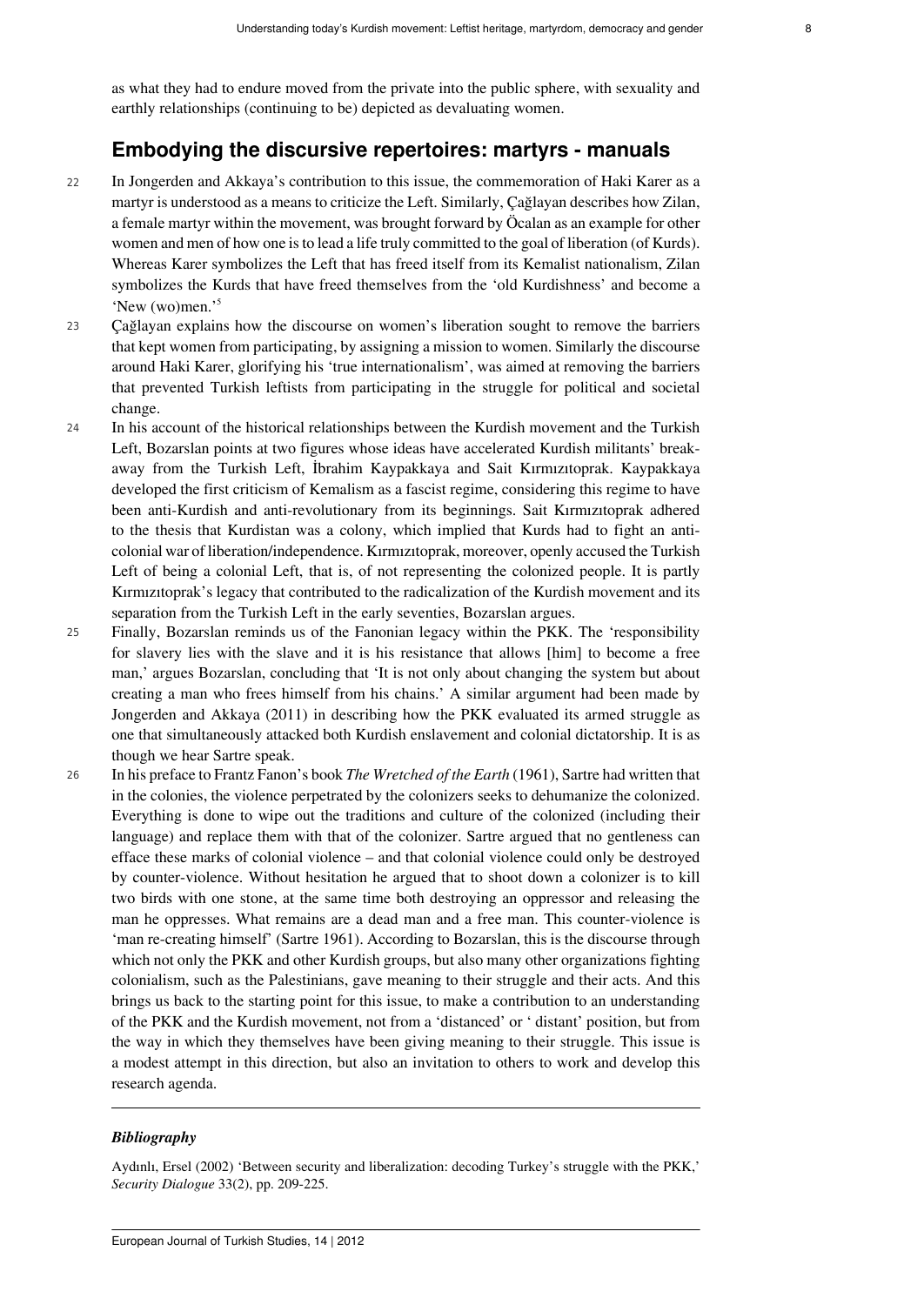Akkaya, Ahmet Hamdi and Joost Jongerden (2011) 'The PKK in the 2000s: Continuity through breaks?' in Casier, Marlies and Jongerden, Joost (eds.), *Nationalisms and politics in Turkey: Political Islam, Kemalism and the Kurdish issue*, New York: Routledge, pp.143-162.

Bacik, Gökhan (2011) 'The PKK Problem: Explaining Turkey's Failure to Develop a Political Solution,' *Studies in Conflict & Terrorism* 34(3), pp.248-265.

Benford, Robert and David Snow (2000) 'Framing processes and social movements: an overview of an assessment,' *Annual Review of Sociology* 26 (1), pp.611-639

Bila, Fikret (2004) *Hangi PKK,* Ankara, Ümit Yayıncılık.

Birand, Mehmet Ali (1992) *Apo ve PKK*. Istanbul, Milliyet Yayınları.

Bozarslan, Hamit (2004) *Violence in the Middle East, the political struggle to self-sacrifice*. Princeton, NJ: Markus Wiener Publishers.

Casier, Marlies (2011) 'Beyond Kurdistan? The Mesopotamia Social Forum and the appropriation and re-imagination of Mesopotamia by the Kurdish movement,' *Journal of Balkan and Near Eastern Studies* 13(4), pp.417-432.

Casier, Marlies, Joost Jongerden and Nic Walker (2011) 'Fruitless attempts? The Kurdish initiative and containment of the Kurdish movement in Turkey,' *New Perspectives on Turkey* 44, pp.103-127

Demir, Cenker Korhan (2008) 'Öğrenen Örgütler ve Terör Örgütleri Bağlamında PKK,' *Uluslararasi Iliskiler* 5(19), pp.57-88.

Eccarius-Kelly, Vera (2012) 'Surreptitious Lifelines: A Structural Analysis of the FARC and the PKK,' *Terrorism and Political Violence* 24(2), pp.235-258.

Gambetti, Zeynep (2009) 'Politics of place/space: the spatial dynamics of the Kurdish and Zapatista movements,' *New Perspectives on Turkey* 41, pp.43-87.

Grojean, Olivier (2008) 'La production de l'Homme nouveau au sein du PKK', *European Journal of Turkish Studies* 8, URL: http://ejts.revues.org/index2753.html

Imset, Ismet (1992) *The PKK: a report on separatist violence in Turkey (1973-1992)*, Ankara: Turkish Daily News.

Jongerden, Joost and Ahmet Hamdi Akkaya (2011), 'Born from the Left. The making of the PKK', in Casier, Marlies and Jongerden, Joost (eds.), *Nationalisms and Politics in Turkey: political Islam, Kemalism and the Kurdish issue*, New York: Routledge, pp.123-142.

Kubera, Thomas (1999) 'The Kurdistan Workers' Party PKK', *Kriminalistik* 53(1), pp.27-31.

Marcus, Aliza (2007) *Blood and Belief: the PKK and the Kurdish Fight for Independence*. New York / London: New York University Press.

Özcan, Ali Kemal (2006a) *Turkey's Kurds: a Theoretical Analysis of the PKK and Abdullah Öcalan*. London / New York: Routledge.

Özcan, Ali Kemal (2006b) 'The vacillating PKK: can it be resurrected?', *Middle Eastern Studies* 43(1), pp.107-124.

Özcan, Ali Nihat (1999) *PKK (Kürdistan İşçi Partisi) tarihi, ideolojisi ve yöntemi*. Ankara: ASAM yayınları.

Radu, Michael (2001) 'The rise and fall of the PKK,' *Orbis* 25(1), pp.47-63.

Roth, Mitchel P. and Murat Sever (2007) 'The Kurdish workers' party (PKK) as criminal syndicate: Funding terrorism through organized crime, a case study,' *Studies in Conflict & Terrorism* 30 (10), pp.901-920.

Tezcür, Günes Murat (2010) 'When democratization radicalizes: The Kurdish nationalist movement in Turkey,' *Journal of Peace Research* 47(6), pp.775–789.

Ünal, Mustafa Cosar (2012) *Counterterrorism in Turkey, policy choices and policy effects towards the Kurdistan Workers Party (PKK)*, London: Routledge.

Walter, Dieter and Gerhard Fricke (1988) 'Execution threatens the opponents - the Kurdische Arbeiterpartei (PKK) and their criminal activities in the Federal Republic of Germany,' *Kriminalistik* (7), pp.406-409.

Watts, Nicole F. (2010) *Activists in Office: Kurdish Politics and Protest in Turkey*, Seattle: Washington University Press.